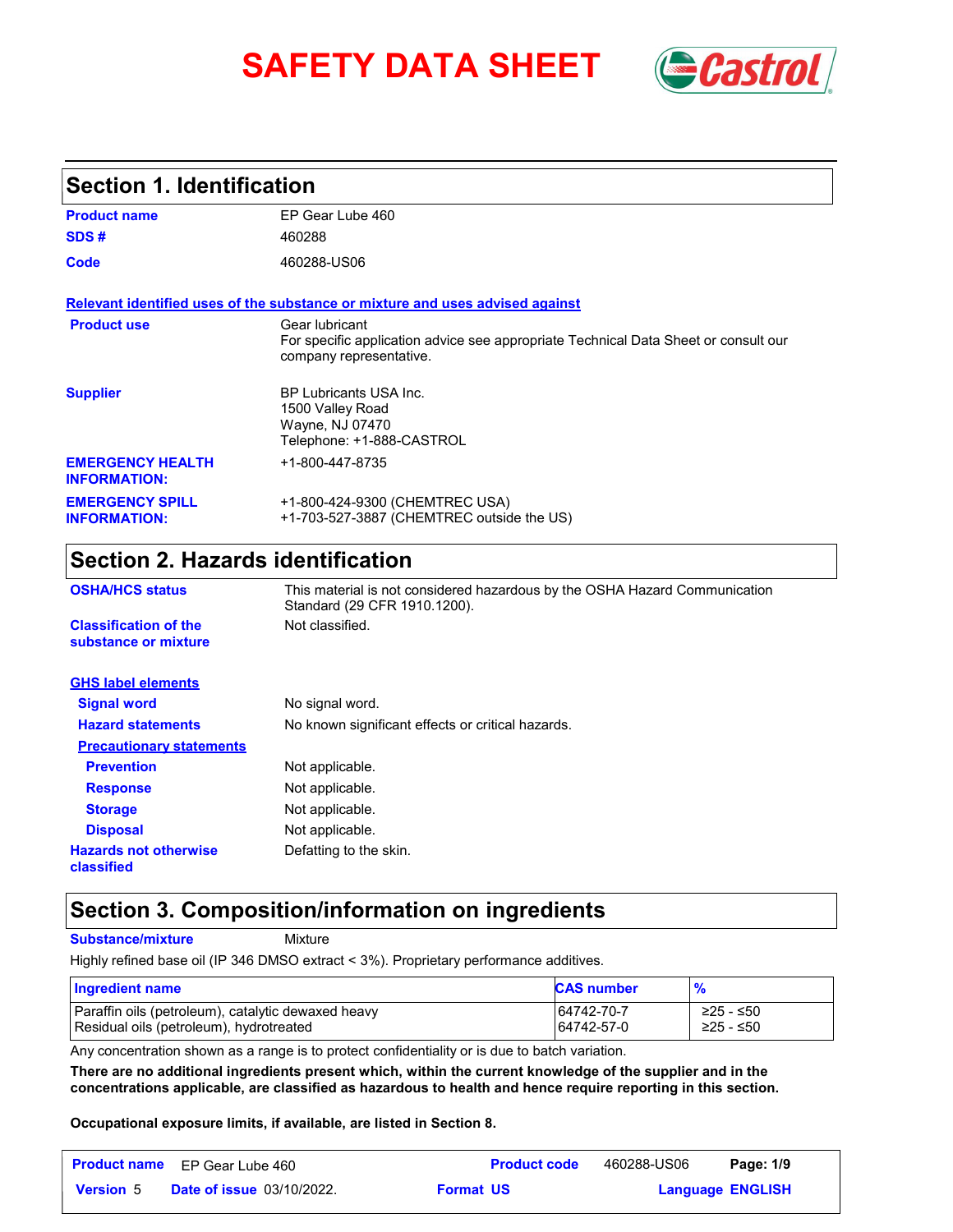### **Section 4. First aid measures**

#### **Description of necessary first aid measures**

| <b>Eye contact</b>                | In case of contact, immediately flush eyes with plenty of water for at least 15 minutes.<br>Eyelids should be held away from the eyeball to ensure thorough rinsing. Check for and<br>remove any contact lenses. Get medical attention. |
|-----------------------------------|-----------------------------------------------------------------------------------------------------------------------------------------------------------------------------------------------------------------------------------------|
| <b>Skin contact</b>               | Wash skin thoroughly with soap and water or use recognized skin cleanser. Remove<br>contaminated clothing and shoes. Wash clothing before reuse. Clean shoes thoroughly<br>before reuse. Get medical attention if symptoms occur.       |
| <b>Inhalation</b>                 | If inhaled, remove to fresh air. Get medical attention if symptoms occur.                                                                                                                                                               |
| <b>Ingestion</b>                  | Do not induce vomiting unless directed to do so by medical personnel. Get medical<br>attention if symptoms occur.                                                                                                                       |
| <b>Protection of first-aiders</b> | No action shall be taken involving any personal risk or without suitable training.                                                                                                                                                      |

#### **Most important symptoms/effects, acute and delayed**

**See Section 11 for more detailed information on health effects and symptoms.**

#### **Indication of immediate medical attention and special treatment needed, if necessary**

| <b>Notes to physician</b>  | Treatment should in general be symptomatic and directed to relieving any effects. |
|----------------------------|-----------------------------------------------------------------------------------|
| <b>Specific treatments</b> | No specific treatment.                                                            |

### **Section 5. Fire-fighting measures**

| <b>Extinguishing media</b>                               |                                                                                                                                                                                                                                                                                                                                                                                                                                                                                                                                     |
|----------------------------------------------------------|-------------------------------------------------------------------------------------------------------------------------------------------------------------------------------------------------------------------------------------------------------------------------------------------------------------------------------------------------------------------------------------------------------------------------------------------------------------------------------------------------------------------------------------|
| <b>Suitable extinguishing</b><br>media                   | In case of fire, use foam, dry chemical or carbon dioxide extinguisher or spray.                                                                                                                                                                                                                                                                                                                                                                                                                                                    |
| <b>Unsuitable extinguishing</b><br>media                 | Do not use water jet.                                                                                                                                                                                                                                                                                                                                                                                                                                                                                                               |
| <b>Specific hazards arising</b><br>from the chemical     | Swarf fires - Neat metal working oils may fume, thermally decompose or ignite if they<br>come into contact with red hot swarf. To minimise the generation of red hot swarf ensure<br>that a sufficient flow of oil is correctly directed to the cutting edge of the tool to flood it<br>throughout cutting operations. As an additional precaution swarf should be regularly<br>cleared from the immediate area to prevent the risk of fire. In a fire or if heated, a<br>pressure increase will occur and the container may burst. |
| <b>Hazardous combustion</b><br>products                  | Combustion products may include the following:<br>carbon oxides (CO, CO <sub>2</sub> ) (carbon monoxide, carbon dioxide)                                                                                                                                                                                                                                                                                                                                                                                                            |
| <b>Special protective actions</b><br>for fire-fighters   | No action shall be taken involving any personal risk or without suitable training. Promptly<br>isolate the scene by removing all persons from the vicinity of the incident if there is a fire.                                                                                                                                                                                                                                                                                                                                      |
| <b>Special protective</b><br>equipment for fire-fighters | Fire-fighters should wear positive pressure self-contained breathing apparatus (SCBA)<br>and full turnout gear.                                                                                                                                                                                                                                                                                                                                                                                                                     |

# **Section 6. Accidental release measures**

|                                  | <b>Personal precautions, protective equipment and emergency procedures</b>                                                                                                                                                                                                                                                            |
|----------------------------------|---------------------------------------------------------------------------------------------------------------------------------------------------------------------------------------------------------------------------------------------------------------------------------------------------------------------------------------|
| For non-emergency<br>personnel   | No action shall be taken involving any personal risk or without suitable training.<br>Evacuate surrounding areas. Keep unnecessary and unprotected personnel from<br>entering. Do not touch or walk through spilled material. Put on appropriate personal<br>protective equipment. Floors may be slippery; use care to avoid falling. |
| For emergency responders         | If specialized clothing is required to deal with the spillage, take note of any information in<br>Section 8 on suitable and unsuitable materials. See also the information in "For non-<br>emergency personnel".                                                                                                                      |
| <b>Environmental precautions</b> | Avoid dispersal of spilled material and runoff and contact with soil, waterways, drains<br>and sewers. Inform the relevant authorities if the product has caused environmental<br>pollution (sewers, waterways, soil or air).                                                                                                         |

|                  | <b>Product name</b> EP Gear Lube 460 |                  | <b>Product code</b> | 460288-US06             | Page: 2/9 |  |
|------------------|--------------------------------------|------------------|---------------------|-------------------------|-----------|--|
| <b>Version 5</b> | <b>Date of issue 03/10/2022.</b>     | <b>Format US</b> |                     | <b>Language ENGLISH</b> |           |  |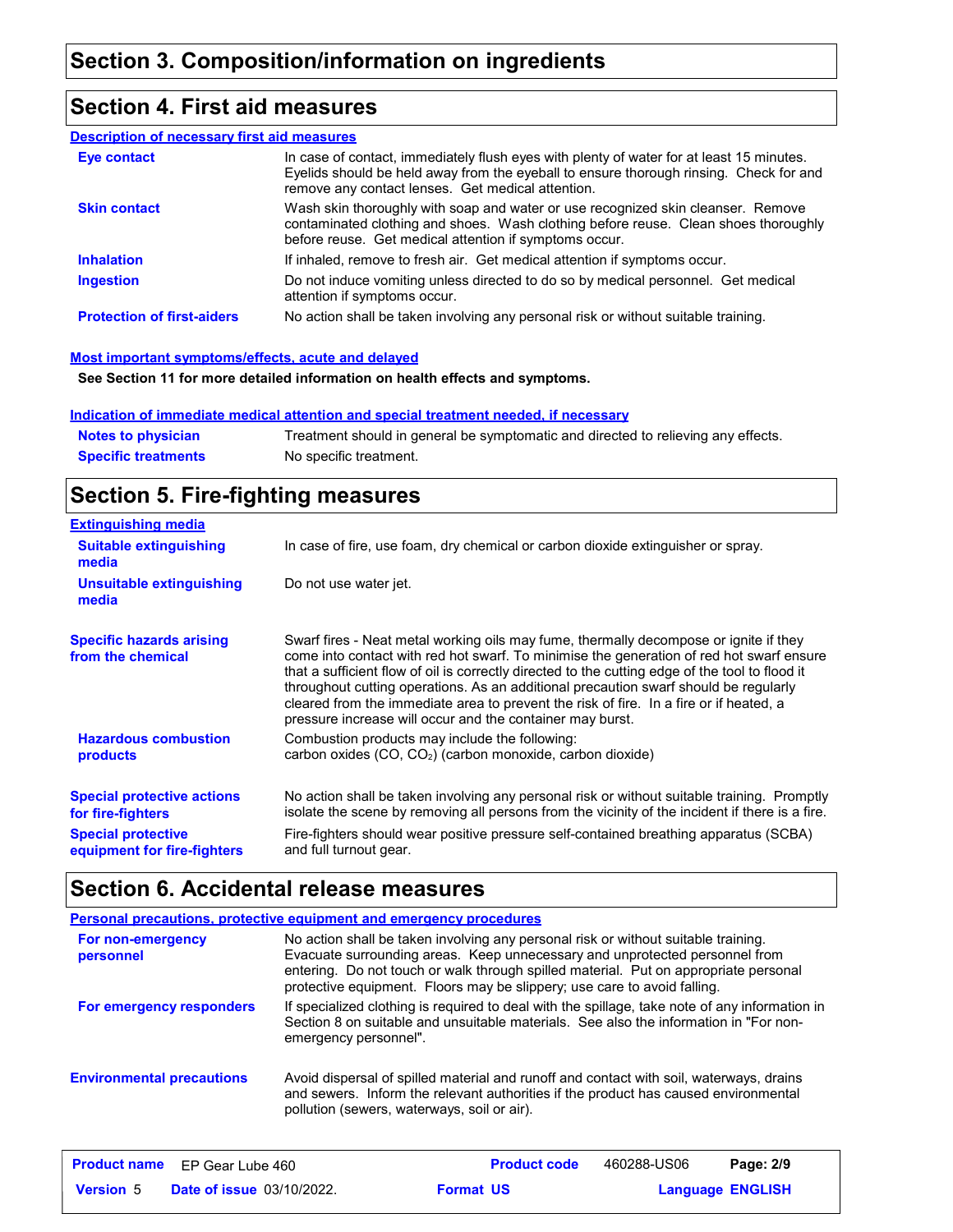### **Section 6. Accidental release measures**

|  | Methods and materials for containment and cleaning up |  |
|--|-------------------------------------------------------|--|
|  |                                                       |  |

| <b>Small spill</b> | Stop leak if without risk. Move containers from spill area. Absorb with an inert material<br>and place in an appropriate waste disposal container. Dispose of via a licensed waste<br>disposal contractor.                                                                                                                                                                                         |
|--------------------|----------------------------------------------------------------------------------------------------------------------------------------------------------------------------------------------------------------------------------------------------------------------------------------------------------------------------------------------------------------------------------------------------|
| Large spill        | Stop leak if without risk. Move containers from spill area. Prevent entry into sewers,<br>water courses, basements or confined areas. Contain and collect spillage with non-<br>combustible, absorbent material e.g. sand, earth, vermiculite or diatomaceous earth and<br>place in container for disposal according to local regulations. Dispose of via a licensed<br>waste disposal contractor. |

# **Section 7. Handling and storage**

| <b>Precautions for safe handling</b>                                             |                                                                                                                                                                                                                                                                                                                                                                                                                                                                                                                                                                                                                                                                                                                                                                                                          |
|----------------------------------------------------------------------------------|----------------------------------------------------------------------------------------------------------------------------------------------------------------------------------------------------------------------------------------------------------------------------------------------------------------------------------------------------------------------------------------------------------------------------------------------------------------------------------------------------------------------------------------------------------------------------------------------------------------------------------------------------------------------------------------------------------------------------------------------------------------------------------------------------------|
| <b>Protective measures</b>                                                       | Put on appropriate personal protective equipment (see Section 8). Concentrations of<br>mist, fumes and vapors in enclosed spaces may result in the formation of explosive<br>atmospheres. Excessive splashing, agitation or heating must be avoided. During metal<br>working, solid particles from workpieces or tools will contaminate the fluid and may<br>cause abrasions of the skin. Where such abrasions result in a penetration of the skin,<br>first aid treatment should be applied as soon as reasonably possible. The presence of<br>certain metals in the workpiece or tool, such as chromium, cobalt and nickel, can<br>contaminate the metalworking fluid, as can bacteria, and as a result may induce allergic<br>and other skin reactions, especially if personal hygiene is inadequate. |
| <b>Advice on general</b><br>occupational hygiene                                 | Eating, drinking and smoking should be prohibited in areas where this material is<br>handled, stored and processed. Wash thoroughly after handling. Remove contaminated<br>clothing and protective equipment before entering eating areas. See also Section 8 for<br>additional information on hygiene measures.                                                                                                                                                                                                                                                                                                                                                                                                                                                                                         |
| <b>Conditions for safe storage,</b><br>including any<br><i>incompatibilities</i> | Store in accordance with local regulations. Store in original container protected from<br>direct sunlight in a dry, cool and well-ventilated area, away from incompatible materials<br>(see Section 10) and food and drink. Keep container tightly closed and sealed until<br>ready for use. Store and use only in equipment/containers designed for use with this<br>product. Containers that have been opened must be carefully resealed and kept upright<br>to prevent leakage. Do not store in unlabeled containers. Use appropriate containment<br>to avoid environmental contamination.                                                                                                                                                                                                            |
| <b>Not suitable</b>                                                              | Prolonged exposure to elevated temperature                                                                                                                                                                                                                                                                                                                                                                                                                                                                                                                                                                                                                                                                                                                                                               |

# **Section 8. Exposure controls/personal protection**

### **Control parameters**

### **Occupational exposure limits**

| <b>Ingredient name</b>                             | <b>Exposure limits</b>                                                                                                                                                                                                  |
|----------------------------------------------------|-------------------------------------------------------------------------------------------------------------------------------------------------------------------------------------------------------------------------|
| Paraffin oils (petroleum), catalytic dewaxed heavy | <b>ACGIH TLV (United States).</b><br>TWA: 5 mg/m <sup>3</sup> 8 hours. Issued/Revised:<br>11/2009 Form: Inhalable fraction<br> OSHA PEL (United States).<br>TWA: 5 mg/m <sup>3</sup> 8 hours. Issued/Revised:<br>6/1993 |
| Residual oils (petroleum), hydrotreated            | ACGIH TLV (United States).<br>TWA: 5 mg/m <sup>3</sup> 8 hours. Issued/Revised:<br>11/2009 Form: Inhalable fraction<br> OSHA PEL (United States).<br>TWA: 5 mg/m <sup>3</sup> 8 hours. Issued/Revised:<br>6/1993        |

While specific OELs for certain components may be shown in this section, other components may be present in any mist, vapor or dust produced. Therefore, the specific OELs may not be applicable to the product as a whole and are provided for guidance only.

|                  | <b>Product name</b> EP Gear Lube 460 |                  | <b>Product code</b> | 460288-US06             | Page: 3/9 |  |
|------------------|--------------------------------------|------------------|---------------------|-------------------------|-----------|--|
| <b>Version 5</b> | <b>Date of issue 03/10/2022.</b>     | <b>Format US</b> |                     | <b>Language ENGLISH</b> |           |  |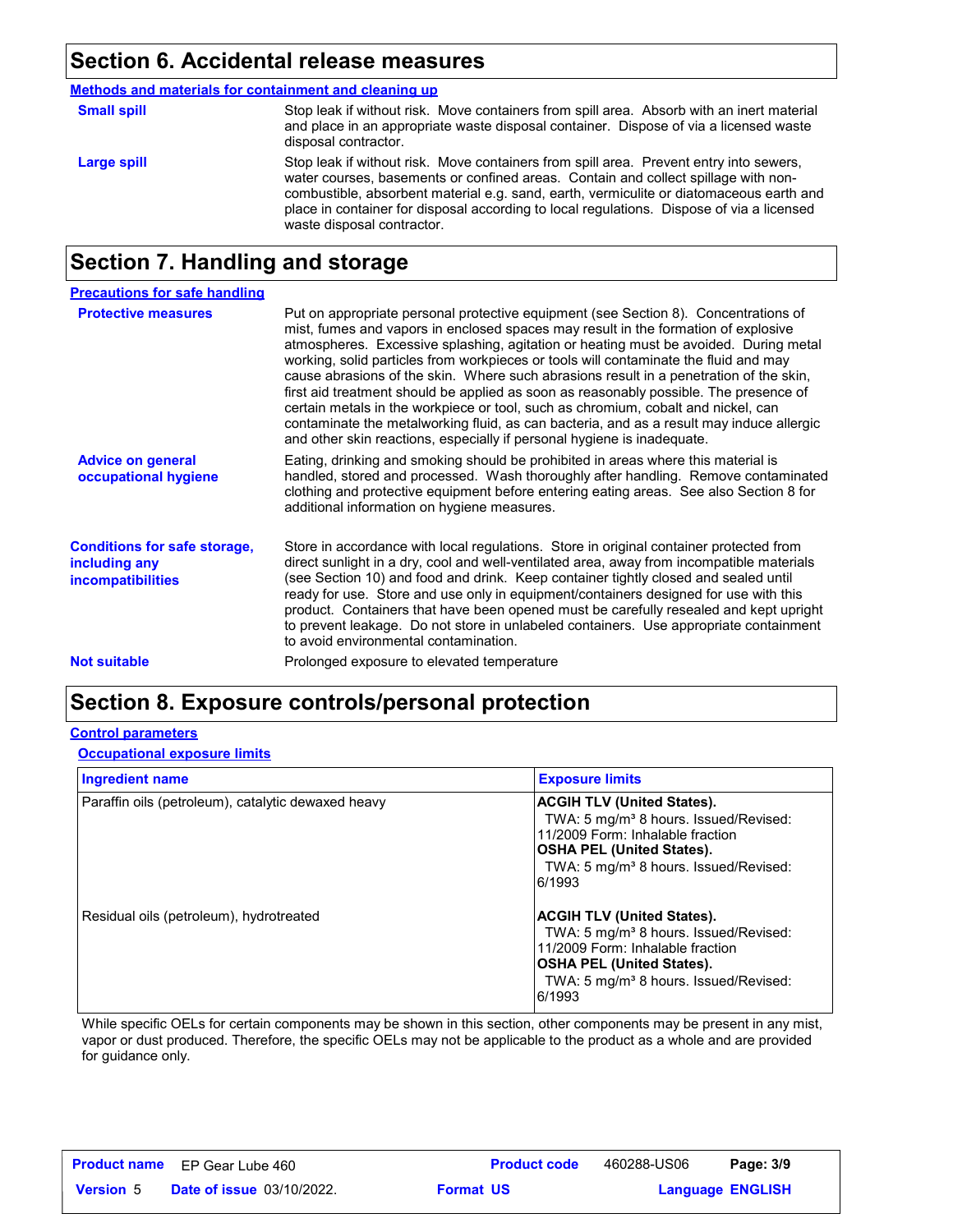# **Section 8. Exposure controls/personal protection**

| <b>Appropriate engineering</b><br>controls | All activities involving chemicals should be assessed for their risks to health, to ensure<br>exposures are adequately controlled. Personal protective equipment should only be<br>considered after other forms of control measures (e.g. engineering controls) have been<br>suitably evaluated. Personal protective equipment should conform to appropriate<br>standards, be suitable for use, be kept in good condition and properly maintained.<br>Your supplier of personal protective equipment should be consulted for advice on<br>selection and appropriate standards. For further information contact your national<br>organisation for standards.<br>Provide exhaust ventilation or other engineering controls to keep the relevant airborne<br>concentrations below their respective occupational exposure limits.<br>The final choice of protective equipment will depend upon a risk assessment. It is<br>important to ensure that all items of personal protective equipment are compatible.                                                                                                                                                                          |  |  |  |
|--------------------------------------------|-------------------------------------------------------------------------------------------------------------------------------------------------------------------------------------------------------------------------------------------------------------------------------------------------------------------------------------------------------------------------------------------------------------------------------------------------------------------------------------------------------------------------------------------------------------------------------------------------------------------------------------------------------------------------------------------------------------------------------------------------------------------------------------------------------------------------------------------------------------------------------------------------------------------------------------------------------------------------------------------------------------------------------------------------------------------------------------------------------------------------------------------------------------------------------------|--|--|--|
| <b>Environmental exposure</b><br>controls  | Emissions from ventilation or work process equipment should be checked to ensure they<br>comply with the requirements of environmental protection legislation. In some cases,<br>fume scrubbers, filters or engineering modifications to the process equipment will be<br>necessary to reduce emissions to acceptable levels.                                                                                                                                                                                                                                                                                                                                                                                                                                                                                                                                                                                                                                                                                                                                                                                                                                                       |  |  |  |
| <b>Individual protection measures</b>      |                                                                                                                                                                                                                                                                                                                                                                                                                                                                                                                                                                                                                                                                                                                                                                                                                                                                                                                                                                                                                                                                                                                                                                                     |  |  |  |
| <b>Hygiene measures</b>                    | Wash hands, forearms and face thoroughly after handling chemical products, before<br>eating, smoking and using the lavatory and at the end of the working period.<br>Appropriate techniques should be used to remove potentially contaminated clothing.<br>Wash contaminated clothing before reusing. Ensure that eyewash stations and safety<br>showers are close to the workstation location.                                                                                                                                                                                                                                                                                                                                                                                                                                                                                                                                                                                                                                                                                                                                                                                     |  |  |  |
| <b>Eye/face protection</b>                 | Safety glasses with side shields.                                                                                                                                                                                                                                                                                                                                                                                                                                                                                                                                                                                                                                                                                                                                                                                                                                                                                                                                                                                                                                                                                                                                                   |  |  |  |
| <b>Skin protection</b>                     |                                                                                                                                                                                                                                                                                                                                                                                                                                                                                                                                                                                                                                                                                                                                                                                                                                                                                                                                                                                                                                                                                                                                                                                     |  |  |  |
| <b>Hand protection</b>                     | Wear protective gloves if prolonged or repeated contact is likely. Wear chemical<br>resistant gloves. Recommended: Nitrile gloves. The correct choice of protective gloves<br>depends upon the chemicals being handled, the conditions of work and use, and the<br>condition of the gloves (even the best chemically resistant glove will break down after<br>repeated chemical exposures). Most gloves provide only a short time of protection<br>before they must be discarded and replaced. Because specific work environments and<br>material handling practices vary, safety procedures should be developed for each<br>intended application. Gloves should therefore be chosen in consultation with the supplier/<br>manufacturer and with a full assessment of the working conditions.                                                                                                                                                                                                                                                                                                                                                                                       |  |  |  |
| <b>Body protection</b>                     | Use of protective clothing is good industrial practice.<br>Personal protective equipment for the body should be selected based on the task being<br>performed and the risks involved and should be approved by a specialist before handling<br>this product.<br>Cotton or polyester/cotton overalls will only provide protection against light superficial<br>contamination that will not soak through to the skin. Overalls should be laundered on a<br>regular basis. When the risk of skin exposure is high (e.g. when cleaning up spillages or<br>if there is a risk of splashing) then chemical resistant aprons and/or impervious chemical<br>suits and boots will be required.                                                                                                                                                                                                                                                                                                                                                                                                                                                                                               |  |  |  |
| <b>Other skin protection</b>               | Appropriate footwear and any additional skin protection measures should be selected<br>based on the task being performed and the risks involved and should be approved by a<br>specialist before handling this product.                                                                                                                                                                                                                                                                                                                                                                                                                                                                                                                                                                                                                                                                                                                                                                                                                                                                                                                                                             |  |  |  |
| <b>Respiratory protection</b>              | In case of insufficient ventilation, wear suitable respiratory equipment.<br>For protection against metal working fluids, respiratory protection that is classified as<br>"resistant to oil" (class R) or oil proof (class P) should be selected where appropriate.<br>Depending on the level of airborne contaminants, an air-purifying, half-mask respirator<br>(with HEPA filter) including disposable (P- or R-series) (for oil mists less than 50mg/m3),<br>or any powered, air-purifying respirator equipped with hood or helmet and HEPA filter<br>(for oil mists less than 125 mg/m3).<br>Where organic vapours are a potential hazard during metalworking operations, a<br>combination particulate and organic vapour filter may be necessary.<br>The correct choice of respiratory protection depends upon the chemicals being handled,<br>the conditions of work and use, and the condition of the respiratory equipment. Safety<br>procedures should be developed for each intended application. Respiratory protection<br>equipment should therefore be chosen in consultation with the supplier/manufacturer<br>and with a full assessment of the working conditions. |  |  |  |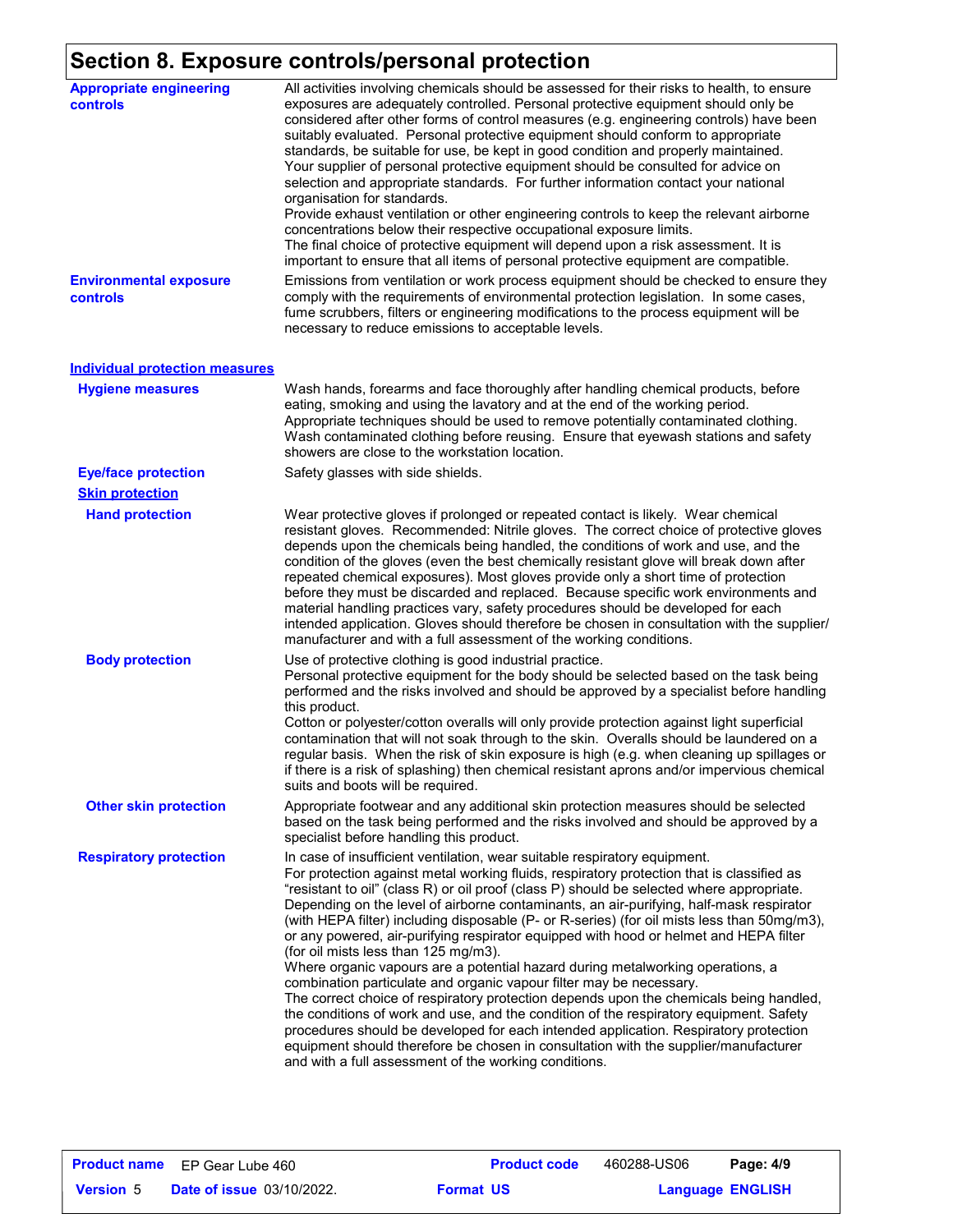# **Section 9. Physical and chemical properties**

The conditions of measurement of all properties are at standard temperature and pressure unless otherwise indicated.

#### **Appearance**

| <b>Physical state</b>                                             | Liquid.                                               |                                           |         |                    |          |                        |               |
|-------------------------------------------------------------------|-------------------------------------------------------|-------------------------------------------|---------|--------------------|----------|------------------------|---------------|
| <b>Color</b>                                                      | Brown.                                                |                                           |         |                    |          |                        |               |
| <b>Odor</b>                                                       | Not available.                                        |                                           |         |                    |          |                        |               |
| <b>Odor threshold</b>                                             | Not available.                                        |                                           |         |                    |          |                        |               |
| pH                                                                | Not applicable.                                       |                                           |         |                    |          |                        |               |
| <b>Melting point/freezing point</b>                               | Not available.                                        |                                           |         |                    |          |                        |               |
| <b>Boiling point, initial boiling</b><br>point, and boiling range | Not available.                                        |                                           |         |                    |          |                        |               |
| <b>Flash point</b>                                                | Open cup: >205°C (>401°F) [Cleveland]                 |                                           |         |                    |          |                        |               |
| <b>Pour point</b>                                                 | $-12 °C$                                              |                                           |         |                    |          |                        |               |
| <b>Evaporation rate</b>                                           | Not available.                                        |                                           |         |                    |          |                        |               |
| <b>Flammability</b>                                               |                                                       | Not applicable. Based on - Physical state |         |                    |          |                        |               |
| Lower and upper explosion<br>limit/flammability limit             | Not available.                                        |                                           |         |                    |          |                        |               |
| <b>Vapor pressure</b>                                             |                                                       | Vapor Pressure at 20°C                    |         |                    |          | Vapor pressure at 50°C |               |
|                                                                   | <b>Ingredient name</b>                                | mm Hg                                     | kPa     | <b>Method</b>      | mm<br>Hg | kPa                    | <b>Method</b> |
|                                                                   | Paraffin oils (petroleum),<br>catalytic dewaxed heavy | <0.08                                     | < 0.011 | <b>ASTM D 5191</b> |          |                        |               |
|                                                                   | Residual oils<br>(petroleum),<br>hydrotreated         | < 0.08                                    | < 0.011 | <b>ASTM D 5191</b> |          |                        |               |

|                                                   | hydrotreated                                                                                                                                |  |  |
|---------------------------------------------------|---------------------------------------------------------------------------------------------------------------------------------------------|--|--|
| <b>Relative vapor density</b>                     | Not available.                                                                                                                              |  |  |
| <b>Density</b>                                    | <1000 kg/m <sup>3</sup> (<1 g/cm <sup>3</sup> ) at 15 <sup>°</sup> C                                                                        |  |  |
| <b>Solubility</b>                                 | insoluble in water.                                                                                                                         |  |  |
| <b>Partition coefficient: n-</b><br>octanol/water | Mot applicable.                                                                                                                             |  |  |
| <b>Auto-ignition temperature</b>                  | Not available.                                                                                                                              |  |  |
| <b>Decomposition temperature</b>                  | Not available.                                                                                                                              |  |  |
| Viscosity                                         | Kinematic: 462.6 mm <sup>2</sup> /s (462.6 cSt) at 40 $^{\circ}$ C<br>Kinematic: $30.66$ mm <sup>2</sup> /s (30.66 cSt) at 100 $^{\circ}$ C |  |  |
| <b>Particle characteristics</b>                   |                                                                                                                                             |  |  |

**Median particle size** Not applicable.

# **Section 10. Stability and reactivity**

| <b>Reactivity</b>                                   | No specific test data available for this product. Refer to Conditions to avoid and<br>Incompatible materials for additional information.                                |
|-----------------------------------------------------|-------------------------------------------------------------------------------------------------------------------------------------------------------------------------|
| <b>Chemical stability</b>                           | The product is stable.                                                                                                                                                  |
| <b>Possibility of hazardous</b><br><b>reactions</b> | Under normal conditions of storage and use, hazardous reactions will not occur.<br>Under normal conditions of storage and use, hazardous polymerization will not occur. |
| <b>Conditions to avoid</b>                          | Avoid all possible sources of ignition (spark or flame).                                                                                                                |
| Incompatible materials                              | Reactive or incompatible with the following materials: oxidizing materials.                                                                                             |
| <b>Hazardous decomposition</b><br>products          | Under normal conditions of storage and use, hazardous decomposition products should<br>not be produced.                                                                 |

|                  | <b>Product name</b> EP Gear Lube 460 |                  | <b>Product code</b> | 460288-US06 | Page: 5/9               |
|------------------|--------------------------------------|------------------|---------------------|-------------|-------------------------|
| <b>Version 5</b> | <b>Date of issue 03/10/2022.</b>     | <b>Format US</b> |                     |             | <b>Language ENGLISH</b> |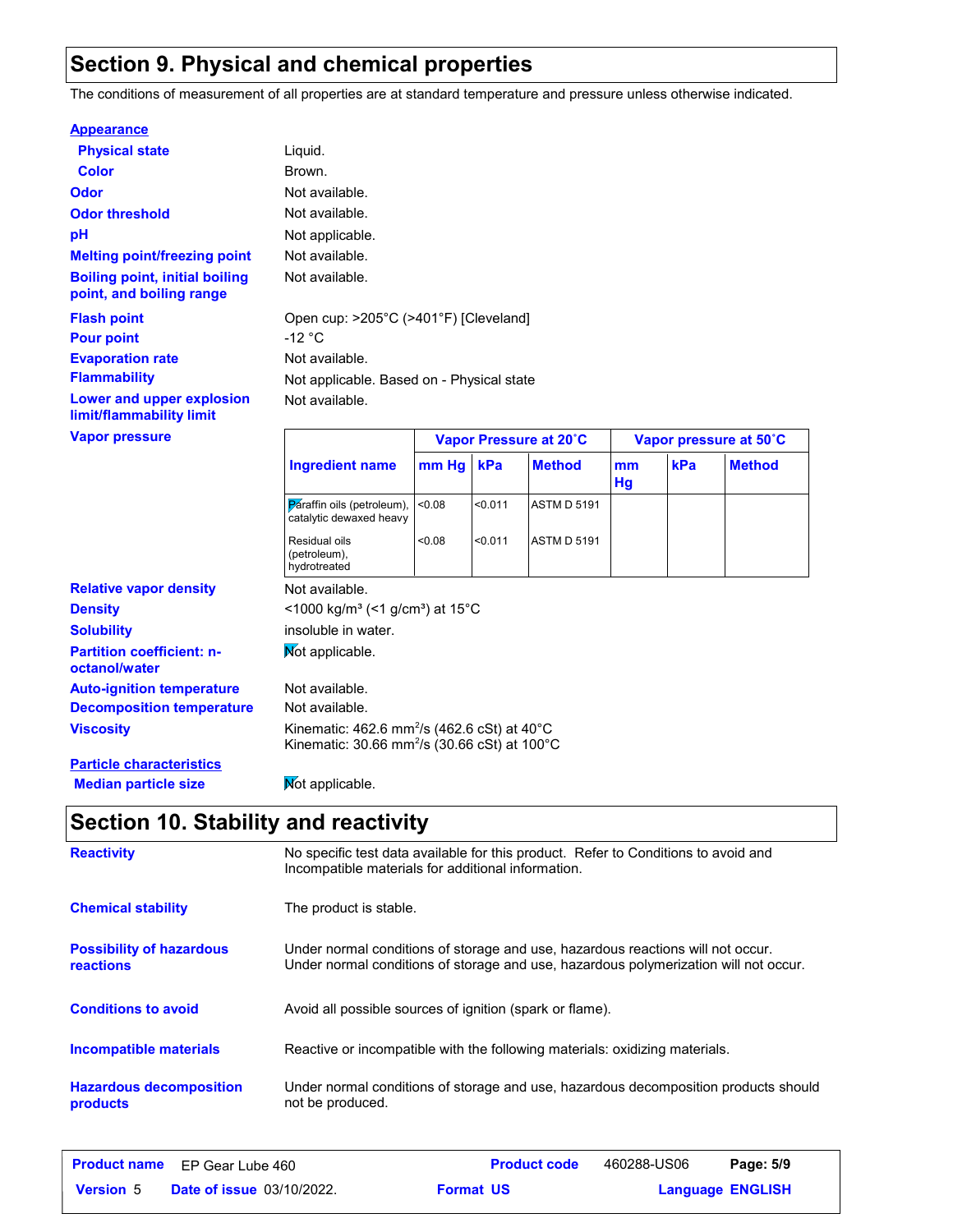# **Section 11. Toxicological information**

### **Information on toxicological effects**

| Information on the likely<br>routes of exposure | Routes of entry anticipated: Dermal, Inhalation.                                                  |
|-------------------------------------------------|---------------------------------------------------------------------------------------------------|
| <b>Potential acute health effects</b>           |                                                                                                   |
| Eye contact                                     | No known significant effects or critical hazards.                                                 |
| <b>Skin contact</b>                             | No known significant effects or critical hazards.                                                 |
| <b>Inhalation</b>                               | Vapor inhalation under ambient conditions is not normally a problem due to low vapor<br>pressure. |
| <b>Ingestion</b>                                | No known significant effects or critical hazards.                                                 |

|                     | Symptoms related to the physical, chemical and toxicological characteristics     |
|---------------------|----------------------------------------------------------------------------------|
| <b>Eye contact</b>  | No specific data.                                                                |
| <b>Skin contact</b> | Adverse symptoms may include the following:<br>irritation<br>dryness<br>cracking |
| <b>Inhalation</b>   | No specific data.                                                                |
| <b>Ingestion</b>    | No specific data.                                                                |

#### **Delayed and immediate effects and also chronic effects from short and long term exposure**

| <b>Short term exposure</b>              |                                                   |
|-----------------------------------------|---------------------------------------------------|
| <b>Potential immediate</b><br>effects   | Not available.                                    |
| <b>Potential delayed effects</b>        | Not available.                                    |
| Long term exposure                      |                                                   |
| <b>Potential immediate</b><br>effects   | Not available.                                    |
| <b>Potential delayed effects</b>        | Not available.                                    |
| <b>Potential chronic health effects</b> |                                                   |
| General                                 | No known significant effects or critical hazards. |
| <b>Carcinogenicity</b>                  | No known significant effects or critical hazards. |
| <b>Mutagenicity</b>                     | No known significant effects or critical hazards. |
| <b>Teratogenicity</b>                   | No known significant effects or critical hazards. |
| <b>Developmental effects</b>            | No known significant effects or critical hazards. |
| <b>Fertility effects</b>                | No known significant effects or critical hazards. |
|                                         |                                                   |

### **Numerical measures of toxicity**

**Acute toxicity estimates**

Not available.

# **Section 12. Ecological information**

#### **Toxicity**

No testing has been performed by the manufacturer.

### **Persistence and degradability**

Expected to be biodegradable.

### **Bioaccumulative potential**

|                  | <b>Product name</b> EP Gear Lube 460 | <b>Product code</b> | 460288-US06             | Page: 6/9 |  |
|------------------|--------------------------------------|---------------------|-------------------------|-----------|--|
| <b>Version 5</b> | <b>Date of issue 03/10/2022.</b>     | <b>Format US</b>    | <b>Language ENGLISH</b> |           |  |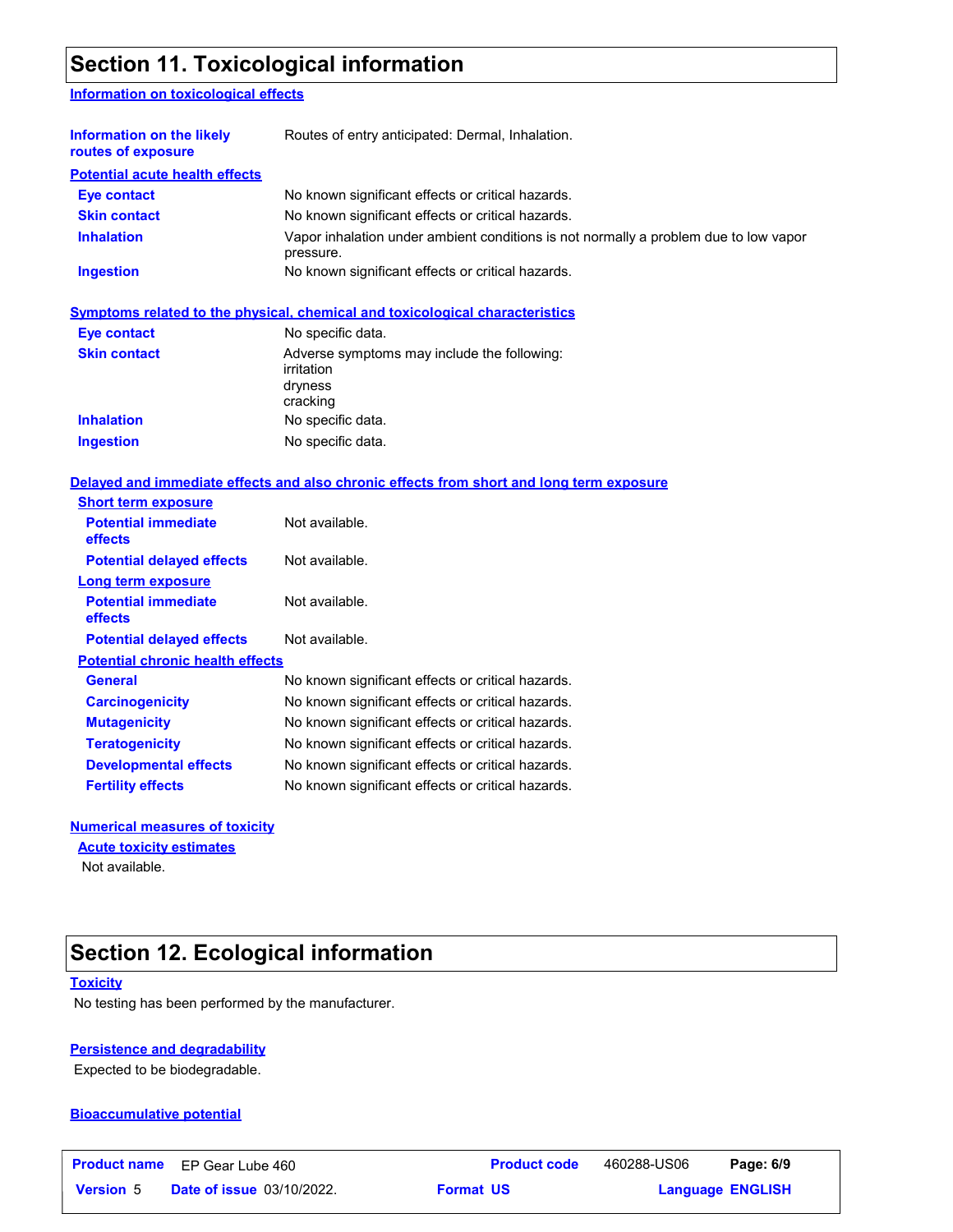### **Section 12. Ecological information**

This product is not expected to bioaccumulate through food chains in the environment.

| <b>Mobility in soil</b>                                 |                                                                                                                           |
|---------------------------------------------------------|---------------------------------------------------------------------------------------------------------------------------|
| <b>Soil/water partition</b><br><b>coefficient (Koc)</b> | Not available.                                                                                                            |
| <b>Mobility</b>                                         | Spillages may penetrate the soil causing ground water contamination.                                                      |
| <b>Other adverse effects</b>                            | No known significant effects or critical hazards.                                                                         |
| <b>Other ecological information</b>                     | Spills may form a film on water surfaces causing physical damage to organisms. Oxygen<br>transfer could also be impaired. |

### **Section 13. Disposal considerations**

**Disposal methods**

The generation of waste should be avoided or minimized wherever possible. Significant quantities of waste product residues should not be disposed of via the foul sewer but processed in a suitable effluent treatment plant. Dispose of surplus and non-recyclable products via a licensed waste disposal contractor. Disposal of this product, solutions and any by-products should at all times comply with the requirements of environmental protection and waste disposal legislation and any regional local authority requirements. Waste packaging should be recycled. Incineration or landfill should only be considered when recycling is not feasible. This material and its container must be disposed of in a safe way. Empty containers or liners may retain some product residues. Avoid dispersal of spilled material and runoff and contact with soil, waterways, drains and sewers.

### **Section 14. Transport information**

|                                      | <b>DOT Classification</b> | <b>TDG Classification</b> | <b>IMDG</b>    | <b>IATA</b>    |
|--------------------------------------|---------------------------|---------------------------|----------------|----------------|
| <b>UN number</b>                     | Not regulated.            | Not regulated.            | Not regulated. | Not regulated. |
| <b>UN proper</b><br>shipping name    |                           |                           |                |                |
| <b>Transport</b><br>hazard class(es) |                           |                           |                |                |
| <b>Packing group</b>                 |                           | ۰                         | -              |                |
| <b>Environmental</b><br>hazards      | No.                       | No.                       | No.            | No.            |
| <b>Additional</b><br>information     |                           |                           |                |                |

**Special precautions for user**

Not available.

**Transport in bulk according to IMO instruments**

Not available.

### **Section 15. Regulatory information**

### **U.S. Federal regulations**

**(TSCA 8b)**

**United States inventory** All components are active or exempted.

**SARA 302/304**

**Composition/information on ingredients**

No products were found.

|                  | <b>Product name</b> EP Gear Lube 460 | <b>Product code</b> | 460288-US06 | Page: 7/9               |  |
|------------------|--------------------------------------|---------------------|-------------|-------------------------|--|
| <b>Version 5</b> | <b>Date of issue 03/10/2022.</b>     | <b>Format US</b>    |             | <b>Language ENGLISH</b> |  |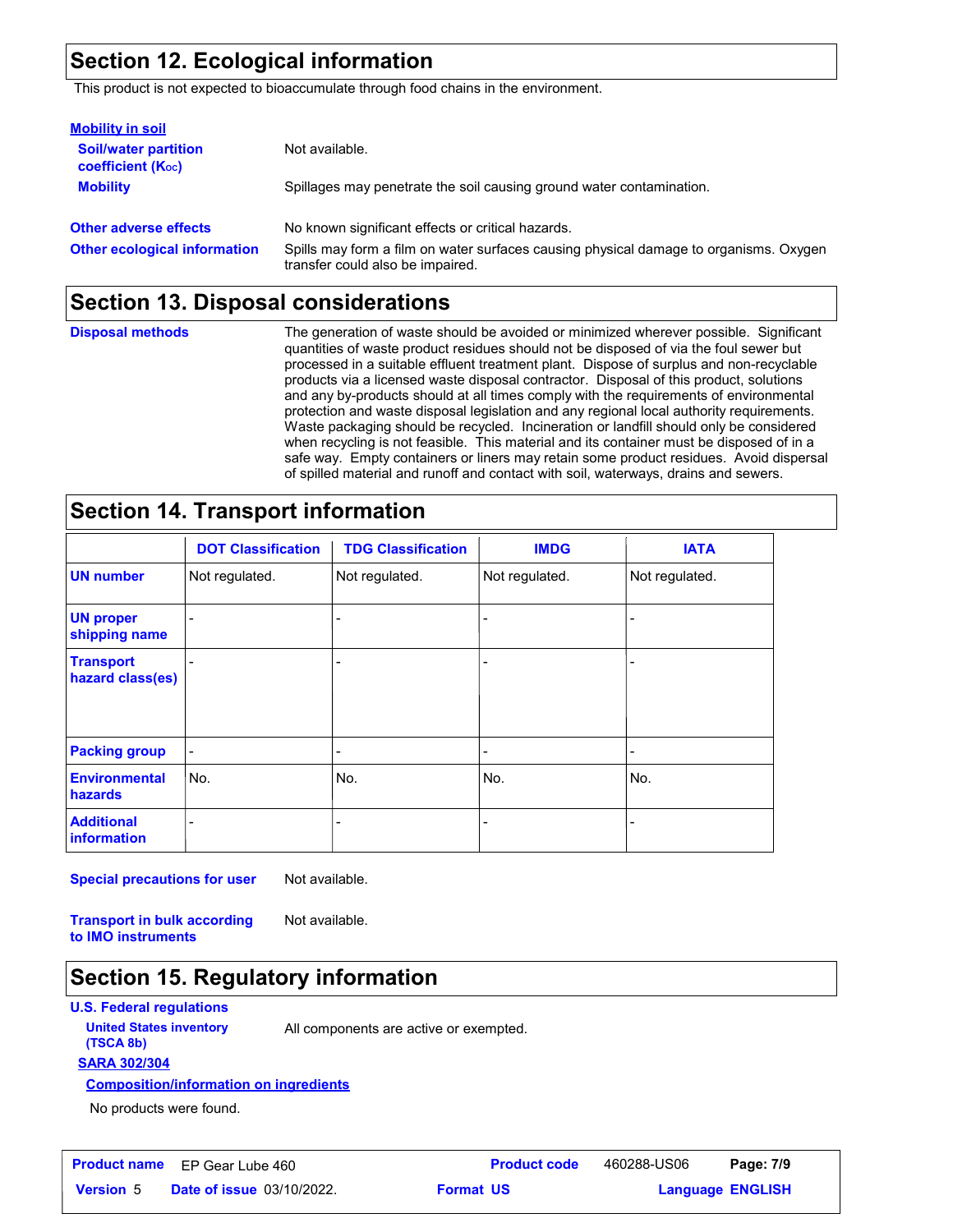### **Section 15. Regulatory information**

| <b>SARA 311/312</b>                              |                                                                                                                          |
|--------------------------------------------------|--------------------------------------------------------------------------------------------------------------------------|
| <b>Classification</b>                            | Not applicable.                                                                                                          |
| <b>SARA 313</b>                                  |                                                                                                                          |
| <b>Form R - Reporting</b><br><b>requirements</b> | This product does not contain any hazardous ingredients at or above regulated<br>thresholds.                             |
| <b>Supplier notification</b>                     | This product does not contain any hazardous ingredients at or above regulated<br>thresholds.                             |
| <b>State regulations</b>                         |                                                                                                                          |
| <b>Massachusetts</b>                             | The following components are listed: MINERAL OIL, PETROLEUM PARAFFIN OILS,<br>CATALYTIC DEWAXED HEAVY; OIL MIST, MINERAL |
| <b>New Jersey</b>                                | None of the components are listed.                                                                                       |
| Pennsylvania                                     | None of the components are listed.                                                                                       |
|                                                  |                                                                                                                          |

**California Prop. 65**

WARNING: This product can expose you to chemicals including Methyl isobutyl ketone and Ethylene oxide, which are known to the State of California to cause cancer and birth defects or other reproductive harm. This product can expose you to chemicals including Ethyl acrylate, Propylene oxide, 1,4-Dioxane and Dibenz[a,h]anthracene, which are known to the State of California to cause cancer, and Toluene, which is known to the State of California to cause birth defects or other reproductive harm. For more information go to www.P65Warnings.ca.gov.

#### **Other regulations**

| <b>Australia inventory (AIIC)</b>                               | All components are listed or exempted.      |
|-----------------------------------------------------------------|---------------------------------------------|
| <b>Canada inventory</b>                                         | All components are listed or exempted.      |
| <b>China inventory (IECSC)</b>                                  | All components are listed or exempted.      |
| <b>Japan inventory (CSCL)</b>                                   | All components are listed or exempted.      |
| <b>Korea inventory (KECI)</b>                                   | All components are listed or exempted.      |
| <b>Philippines inventory</b><br>(PICCS)                         | At least one component is not listed.       |
| <b>Taiwan Chemical</b><br><b>Substances Inventory</b><br>(TCSI) | All components are listed or exempted.      |
| <b>REACH Status</b>                                             | For the REACH status of this product please |

 $\operatorname{e}$ ase consult your company contact, as identified in Section 1.

### **Section 16. Other information**

**National Fire Protection Association (U.S.A.)**



|                  | <b>Product name</b> EP Gear Lube 460 |                  | <b>Product code</b> | 460288-US06 | Page: 8/9               |
|------------------|--------------------------------------|------------------|---------------------|-------------|-------------------------|
| <b>Version 5</b> | <b>Date of issue 03/10/2022.</b>     | <b>Format US</b> |                     |             | <b>Language ENGLISH</b> |